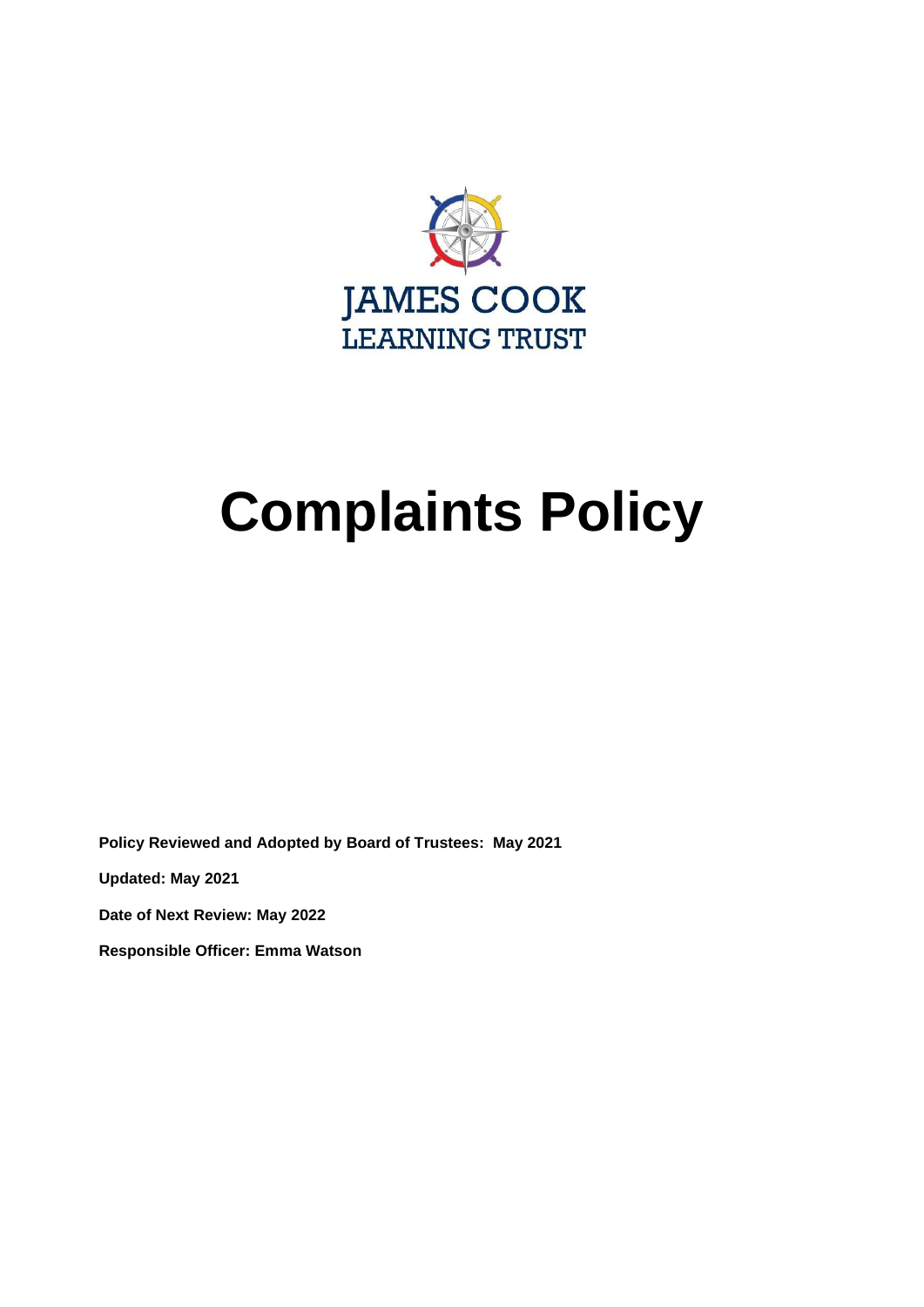# **Academy Complaints Policy Procedure on the Handling of Concerns and Complaints**

This policy applies to all concerns and complaints other than

#### **Child Protection** issues and

**Exclusions** where separate procedures apply.

This policy complies with Schedule 1, Part 7 of the Education (Independent School Standards) (England) Regulations 2010.

#### **Timescales:**

We aim to resolve any complaints in a timely manner. Timescales for each stage of the Complaints Procedure are set out below in the relevant paragraphs. For the purposes of this policy, a "working day" is defined as a weekday during term time, when the academy is open. The definition of "working day" excludes weekends and Bank Holidays. A formal complaint must be made in writing as soon as possible and no later than three months after an incident arises or, where a series of associated incidents have occurred, within three months of the last of these incidents. Complaints submitted after three months will only be considered where there are extenuating and justifiable reasons for the delay.

#### **Policy Aim and Statement**

#### **Aim:**

The aim of this policy is to ensure that a concern or complaint by a parent/carer or member of the public is managed sympathetically, efficiently and at the appropriate level and resolved as soon as possible. Doing so is good practice, it is fair to those concerned and it helps to promote parents' and students' confidence in our ability to safeguard and promote welfare. We will try to resolve every concern or complaint in a positive way with the aim of resolving the issue in a transparent manner.

The academy expects that most concerns can be resolved informally and guarantees to treat seriously and confidentially all concerns whether raised informally or formally.

#### **Statement:**

We need to know as soon as possible if there is any cause for dissatisfaction. We recognise that a difficulty that is not resolved quickly and fairly can soon become a cause of resentment, which could be damaging to relationships and also to our academy culture. We intend that parents and students should never feel – or be made to feel – that a complaint will be taken amiss or will adversely affect a student or his/her opportunities at the academy. The policy, however, distinguishes between a concern or difficulty which can be resolved informally and a formal complaint which will require further investigation.

#### **English Language Requirement – Immigration Act 2016**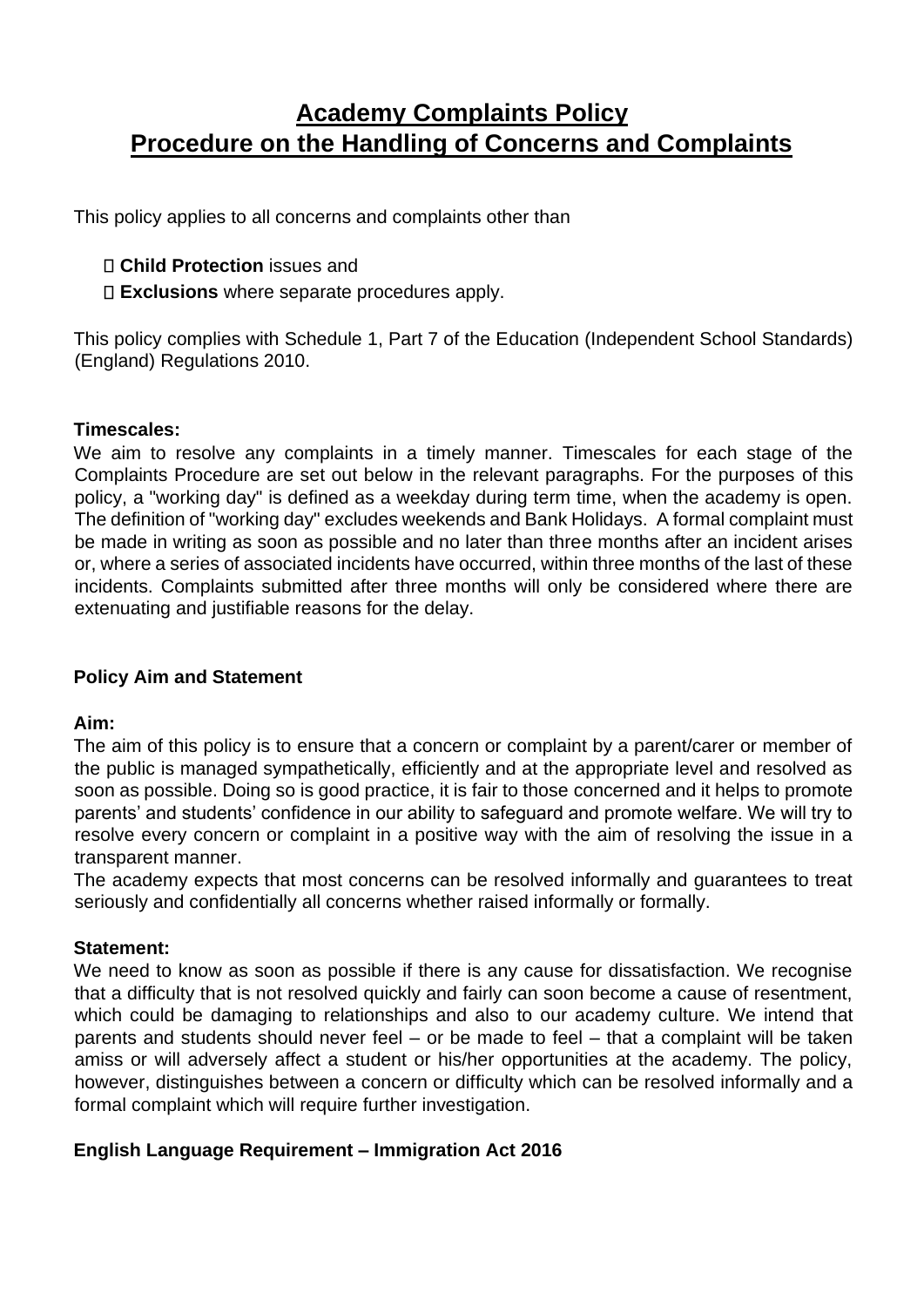A legitimate complaint received in respect of the above, whereby a member of the public feels that a public-facing member of staff has insufficient proficiency in English will be investigated in line with this policy and will adhere to the relevant Code of Practice.

Members of staff subject to the complaint will be notified of the complaint and given an opportunity to give their own account of the incident. A complaint will be assessed against an objective assessment of the level of fluency relevant to the role in question.

A complaint about a member of staff's accent, dialect, manner or tone of communication, origin or nationality will not be considered a legitimate complaint.

## **Stage 1: Informal Complaints**

**1. Concerns:** Most concerns, where a parent/carer seeks intervention, reconsideration or some other action to be taken, can be resolved informally. Examples might include dissatisfaction about some aspect of teaching, disciplinary matters or issues outside the classroom.

Parents/carers should raise the concern initially with the Class Teacher or the Head Teacher as appropriate. The academy will ensure that informal complaints are resolved within 10 working days of being raised.

**2. Unresolved concerns:** A concern which has not been resolved by informal means within ten working days from the receipt of the complaint can be notified as a formal complaint in accordance with Stage 2 below.

**3. Record of concerns:** In the case of concerns raised under Stage 1 of this procedure, the only record of the concern and its resolution will be file notes by the person dealing with the complaint and/or file correspondence between the person raising the concern and the respondent.

#### **Stage 2: Formal Complaints**

**4. Notification:** An unresolved concern under Stage 1, or a complaint which needs investigation, or a more serious dissatisfaction with some aspect of the Academy's policies, procedures, management or administration should be set out in writing with full details and sent with all relevant documents and full contact details for the attention of the Head Teacher or the Chair of Governors, as appropriate (complaints regarding the Head Teacher should go to the Chair of Governors). Should a formal written complaint be received by another member of the academy's staff, this should be immediately passed it to the Head Teacher, the appropriate SLT line leader or Chair of Governors.

**5. Acknowledgement:** The complaint will be acknowledged in writing normally within 3 working days of receipt during term time and as soon as practicable during the holidays. The acknowledgement will indicate the action that is being taken and the likely timescale for resolution.

**6. Investigation and resolution:** The Head Teacher may deal with the matter personally or delegate a senior member of staff to act as "investigating officer." The "investigating officer" may request additional information from the complainant and will fully investigate the issue. In most cases the Head teacher or investigating officer will meet or speak with the parent/carer to discuss the matter.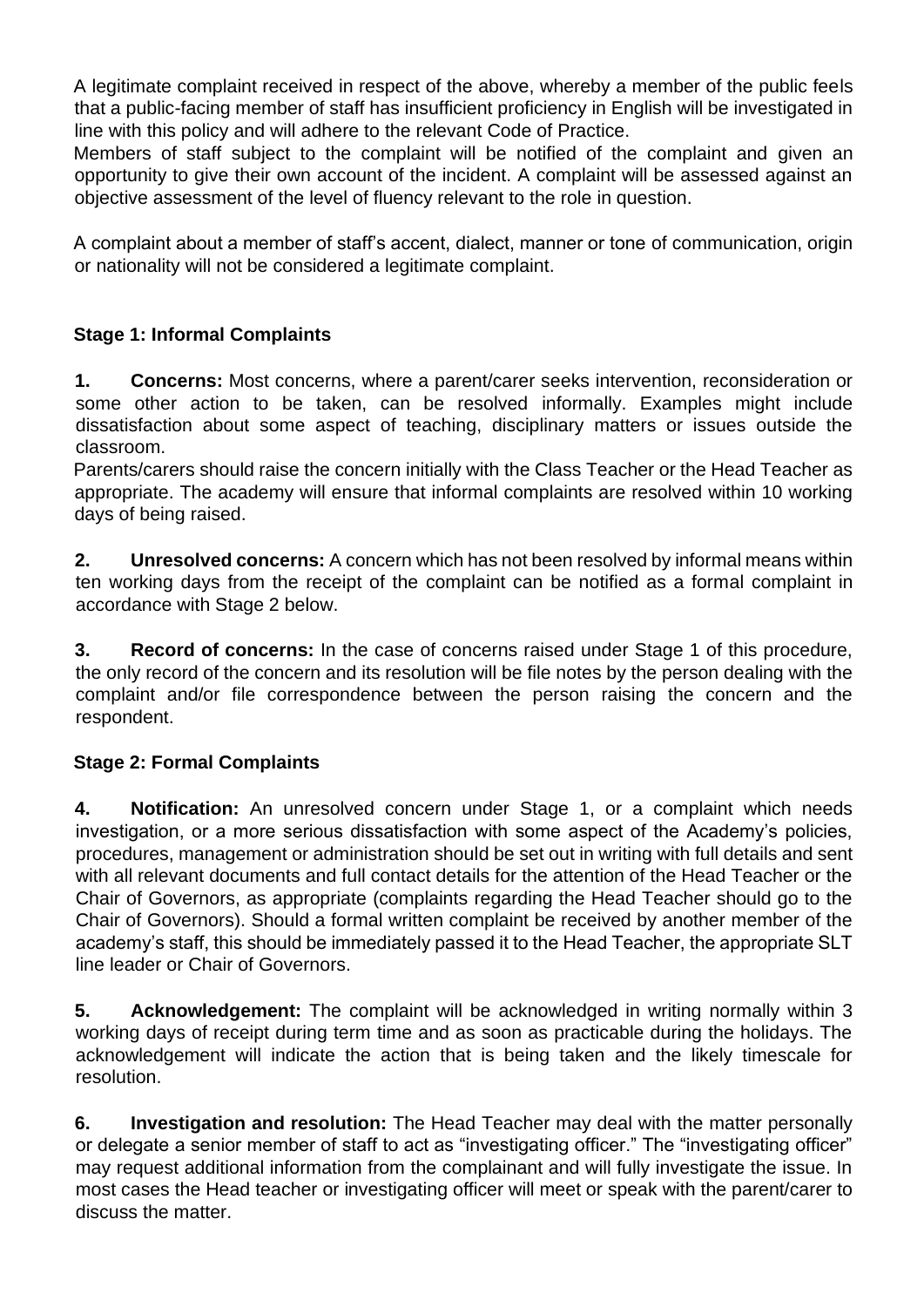**7. Outcome:** The aim is to inform any complainant of the outcome of an investigation and the resolution to the complaint within 15 working days from the receipt of the complaint. Please note that any complaint received during a School holiday or within 15 working days of the end of term or half term may take longer to resolve.

**8. Record of complaints:** Written records will be kept of any meetings and interviews held in relation to the complaint. A written record will be kept of all complaints along with details of whether they were resolved following a formal procedures , or progression to a panel hearing. The Academy will record the action it takes as a result of complaints regardless of whether they are up held.

**9. Unresolved Complaints:** Where the complainant is not satisfied with the academy's response to their complaint they may have their complaint considered by an independent Complaints Panel.

# **Stage 3 – Complaint Heard by the Complaints Panel**

- **10. Request:** A request for a complaint to be heard by a Complaints Panel (an appeal) must be made in writing and within 10 working days of the date of the academy decision made at Stage 2.
- **11. Acknowledgement:** Where an appeal is received, the academy will within 3 working days refer the matter to the Clerk of the Governors who will act as Clerk to the Complaints Panel. The Clerk will acknowledge, in writing, receipt of the appeal within 3 working days and inform the complainant of the steps involved in the process. The Clerk will be the contact point for the complainant.
- **12. Panel Hearing:** The Clerk will aim to convene an Appeal Panel hearing as soon as possible, normally no later than 20 working days after receipt of the Stage 3 request.
- **13. Panel Membership:** The Panel will consist of two Governors on the Governing Body who have not previously been involved in the complaint, and one person independent of the management and running of the academy (the process used for selecting the independent person will conform to relevant guidance). In deciding the make-up of the Panel, governors need to try and ensure that it is a cross-section of the categories of governor and sensitive to the issues of race, gender and religious affiliation. The Panel will select its own Chair.

## **14. The Remit of the Complaints Appeal Panel**:

The Panel can:

- dismiss the complaint in whole or in part
- uphold the complaint in whole or in part
- decide on the appropriate action to be taken to resolve the complaint
- recommend changes to the academy's systems or procedures to ensure that problems of a similar nature do not recur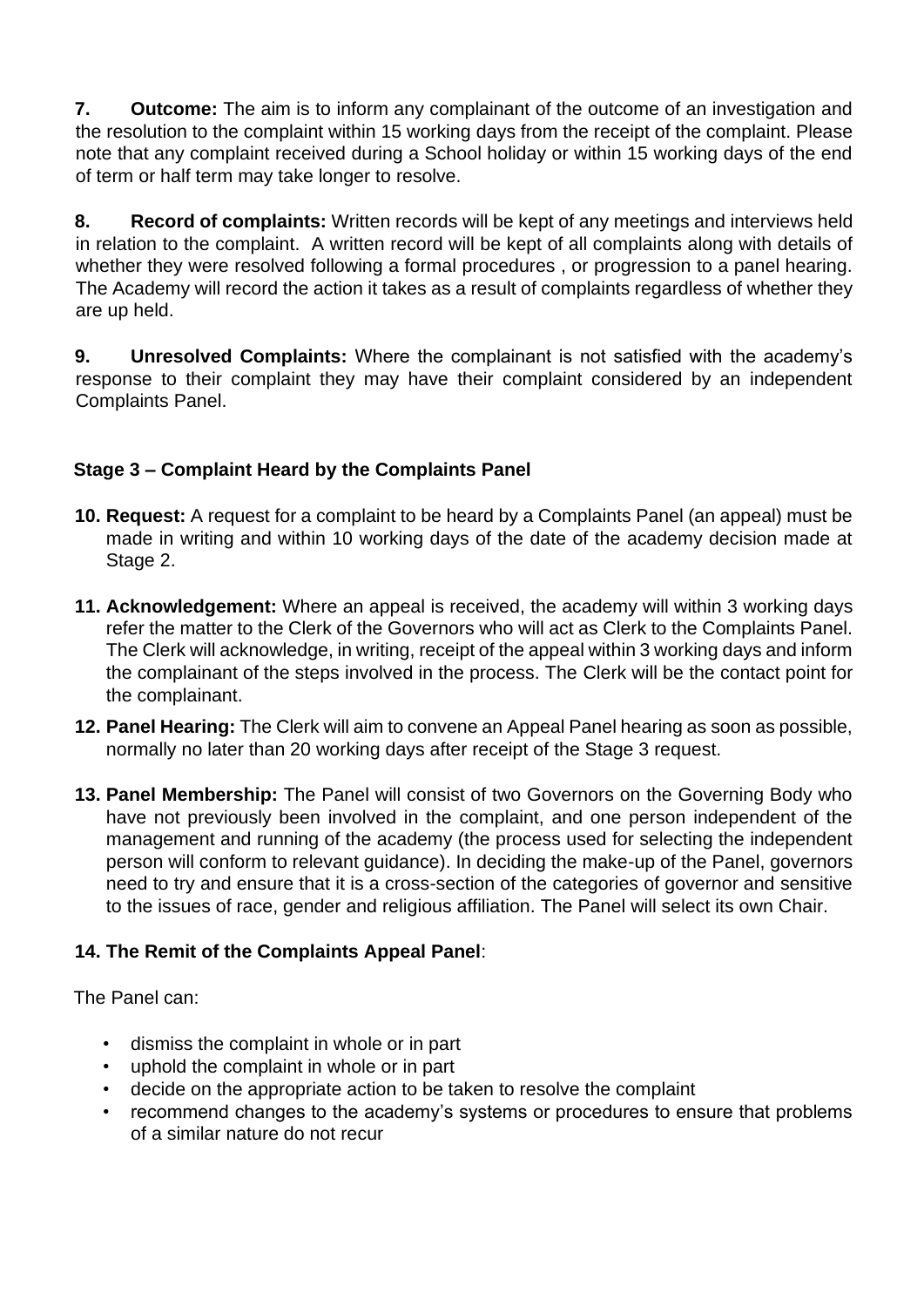The aim of the hearing, which will be held in private, will always be to resolve the complaint and achieve reconciliation between the academy and the complainant. The panel chair will ensure that the proceedings are as informal as possible.

**15 Attendance**: The following are entitled to attend a hearing, submit written evidence and address the Panel;

- The parents/carers and/or one representative
- The Head Teacher and/or one representative
- Any other person who the Complaints Panel considers to have a reasonable and just interest in the appeal and whose contribution would assist the Panel in their decision making

**16 Evidence:** All parties will be given the opportunity to submit written evidence to the Panel in support of their position including;

- Documents
- Chronology and key dates
- Written statements setting out further detail

The evidence will be considered by the Panel along with the initial submission.

All written evidence must be received by the Clerk no later than 5 working days in advance of the Panel Hearing. The Clerk will distribute the evidence to all parties no later than 3 working days in advance of the Panel Hearing.

#### **17.Roles and Responsibilities**

**The Role of the Clerk:** All panels considering complaints must be clerked. The clerk would be the contact point for the complainant and be required to:

- Set the date, time and venue of the hearing, ensuring that the dates are convenient to all parties and that the venue and proceedings are accessible;
- Collate any written material and send it to the parties in advance of the hearing;
- Meet and welcome the parties as they arrive at the hearing;
- Record the proceedings
- Notify all parties of the panel's decisions

## **The Role of the Chair of the Governing Body or Nominated Governor:**

- Check that the correct procedure has been followed;
- If a hearing is appropriate, notify the clerk to arrange the panel;

#### **The Role of the Chair of the Panel:** The Chair of the Panel has a key role, ensuring that:

- The remit of the panel is explained to the parties and each party has the opportunity of putting their case without undue interruption;
- The issues are addressed;
- Key findings of fact are made;
- Parents or others who may not be used to speaking at such a hearing are put at ease;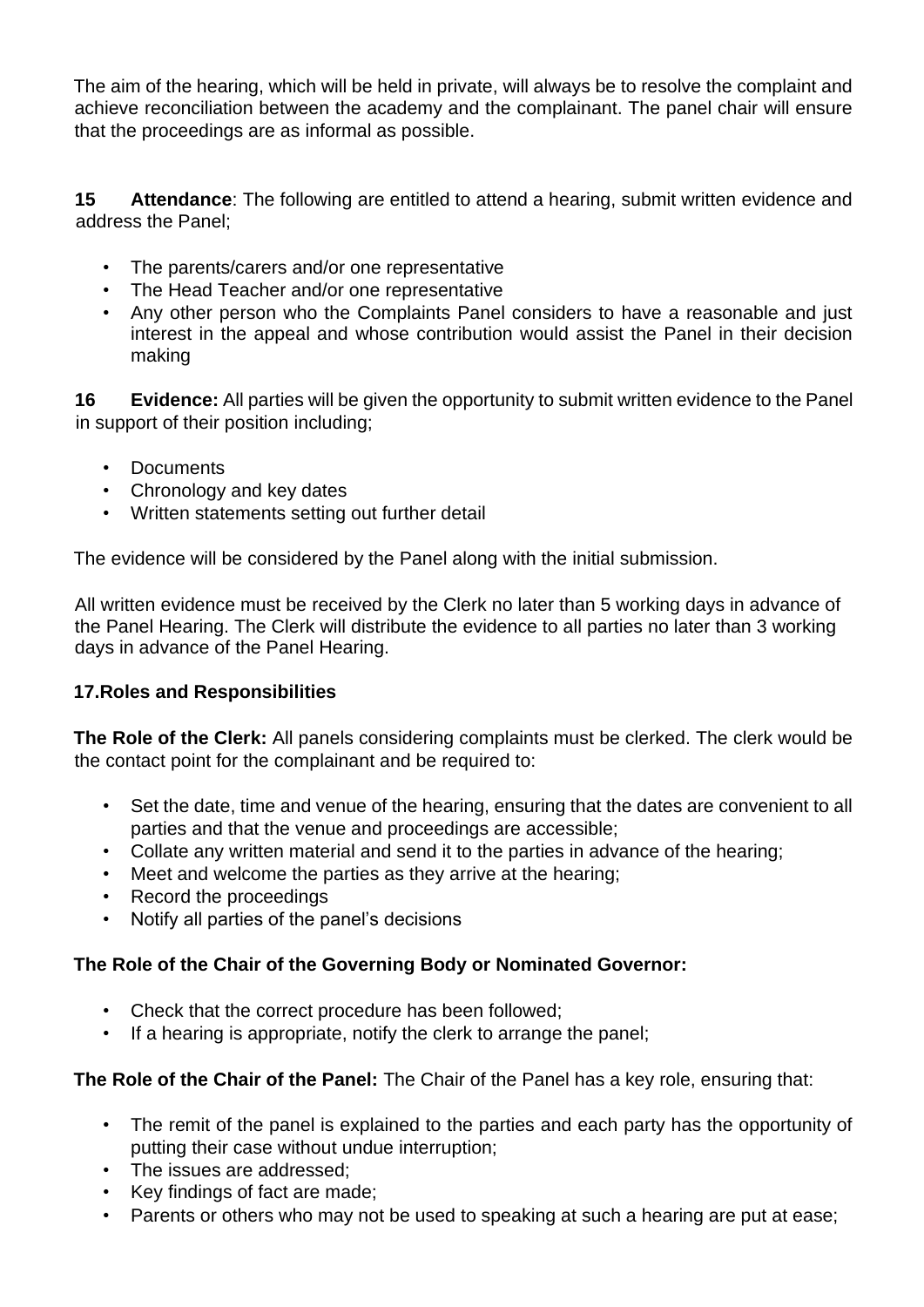- The hearing is conducted in an informal manner with each party treating the other with respect and courtesy;
- The panel is open minded and acting independently;
- No member of the panel has a vested interest in the outcome of the proceedings or any involvement in an earlier stage of the procedure;
- Each side is given the opportunity to state their case and ask questions;
- Written material is seen by all parties. If a new issue arises it would be useful to give all parties the opportunity to consider and comment on it.

**18.Decision:** The Panel will reach a decision, and make any recommendations within 10 working days of the hearing. The decision reached is final**.** 

**19.Notification of the Panel's Decision:** The Panel's findings will be sent, by writing, to the Clerk, to the parents/carers, the Governors and the Head Teacher and where relevant, to the person complained about. The letter will state the reasons for the decision reached and any recommendations made by the Panel**. \* \*\*** 

**20.Record Keeping:** The Academy will keep a record of all appeals, decisions and recommendations of the Complaints Panel**. The findings and recommendations of the panel will be available for inspection on the school premises by the Head Teacher. The correspondence, statements and records relating to individual complaints are to be kept confidential except where the Secretary of State or a body conducting an inspection under section 109 of the 2008 Act requests access to them.** 

**21. Vexatious Complaints:** If properly followed, a good complaints procedure will limit the number of complaints that become protracted. However, there will be occasions when, despite all stages of the procedures having been followed, the complainant remains dissatisfied. Please see Appendix D and E for further details of how such complaints will be dealt with and examples of behaviour which will not be tolerated.

**22. Education Funding Agency (ESFA):** Complaints can be made directly to the ESFA via the Department for Education's School Complaint Form online or by post to;

Ministerial and Public Communications Division Dept for Education Piccadilly Gate Store Street **Manchester** M1 2WD

The ESFA will only look at complaints that fall into the following areas;

- Undue delay or non-compliance with the Academy complaints procedure
- Failure to comply with the terms of the Academy Funding Agreement
- Failure to comply with any other legal obligation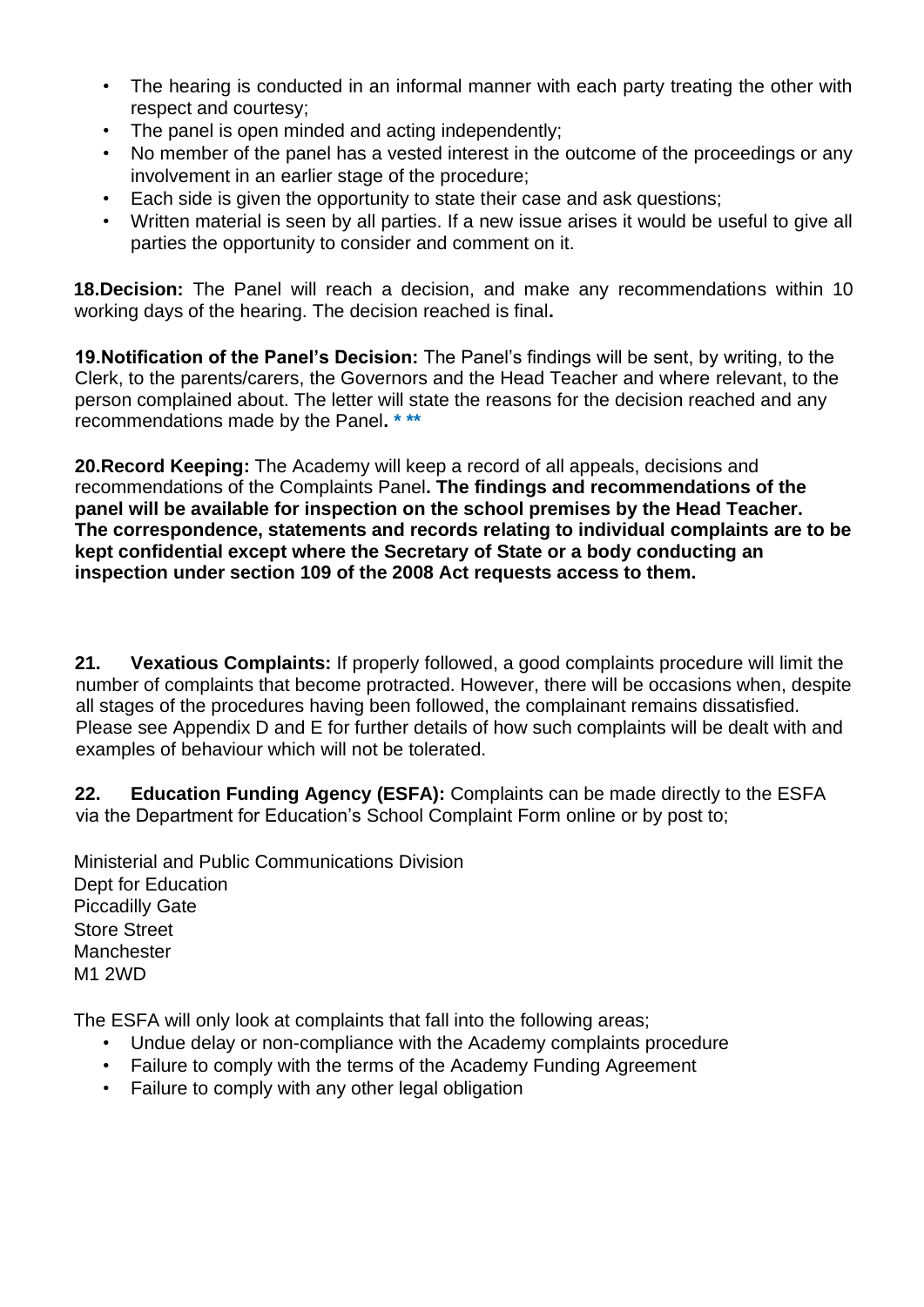# **Appendix A: Checklist**

| <b>Checklist for a Panel Hearing:</b> |                                                                                                                   |
|---------------------------------------|-------------------------------------------------------------------------------------------------------------------|
|                                       |                                                                                                                   |
| $\Delta$                              | The hearing is as informal as possible                                                                            |
| $\Delta$                              | Witnesses are only required to attend for the part of the hearing in which they give<br>their evidence            |
| $\Delta$                              | After introductions, the complainant is invited to explain their complaint, and be<br>followed by their witnesses |
| $\Delta$                              | The Head Teacher may question both the complainant and the witnesses after each<br>has spoken                     |
| $\Delta$                              | The Head Teacher is then invited to explain the academy's actions and be followed by<br>the academy's witnesses   |
| $\Delta$                              | The complainant may question both the Head Teacher and the witnesses after each<br>has spoken                     |
| $\Delta$                              | The panel may ask questions at any point                                                                          |
| $\Delta$                              | The complainant is then invited to sum up their complaint                                                         |
| $\Delta$                              | The Head teacher is then invited to sum up the academy's actions and response to<br>the complaint                 |
| $\Delta$                              | Both parties leave together while the panel decides on the issues                                                 |
| $\Delta$                              | The chair explains that both parties will hear the panel within a set time-scale                                  |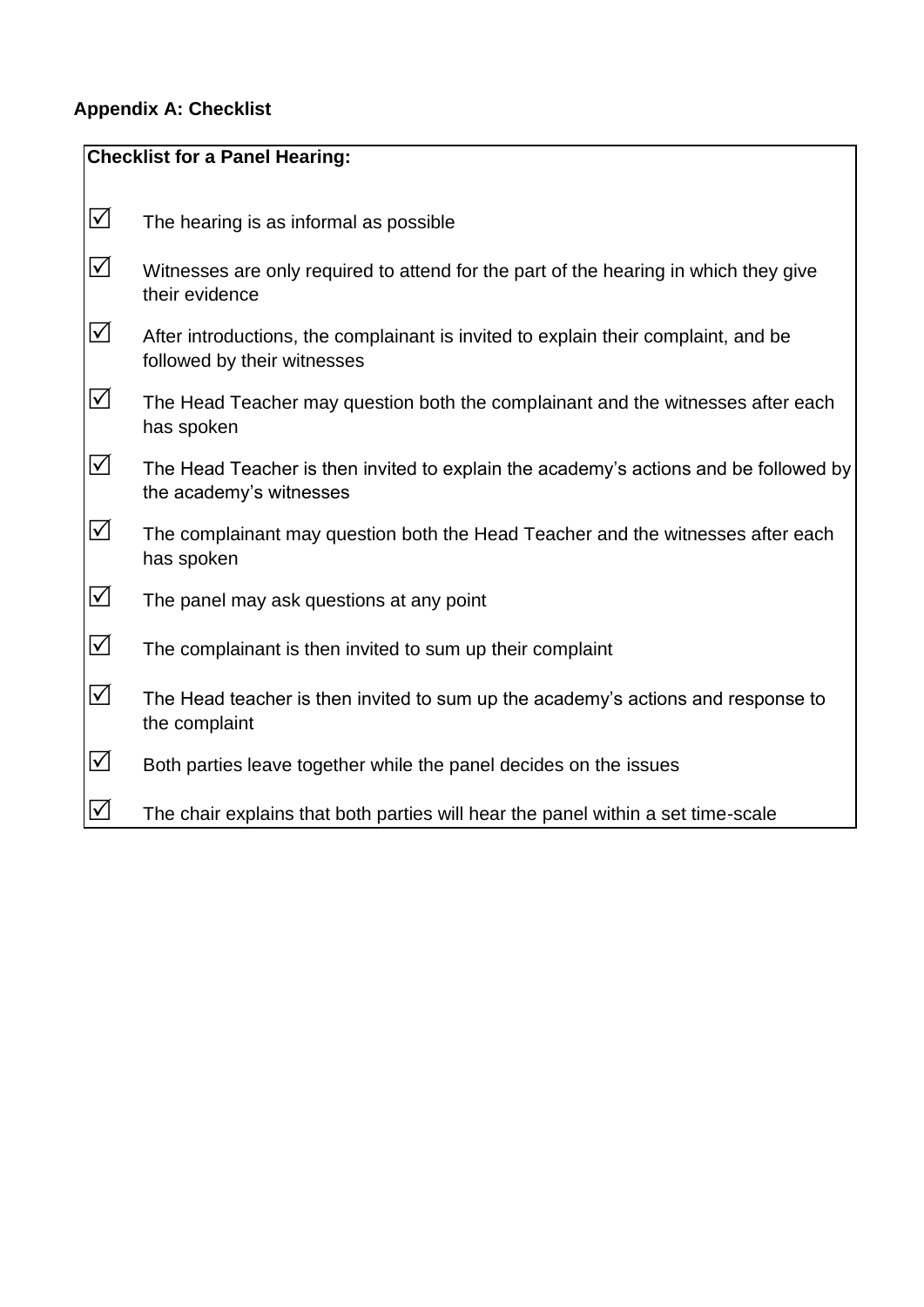# **Appendix B: Summary of dealing with complaints**

If a formal complaint is made, Stage 2 of the process is automatically invoked.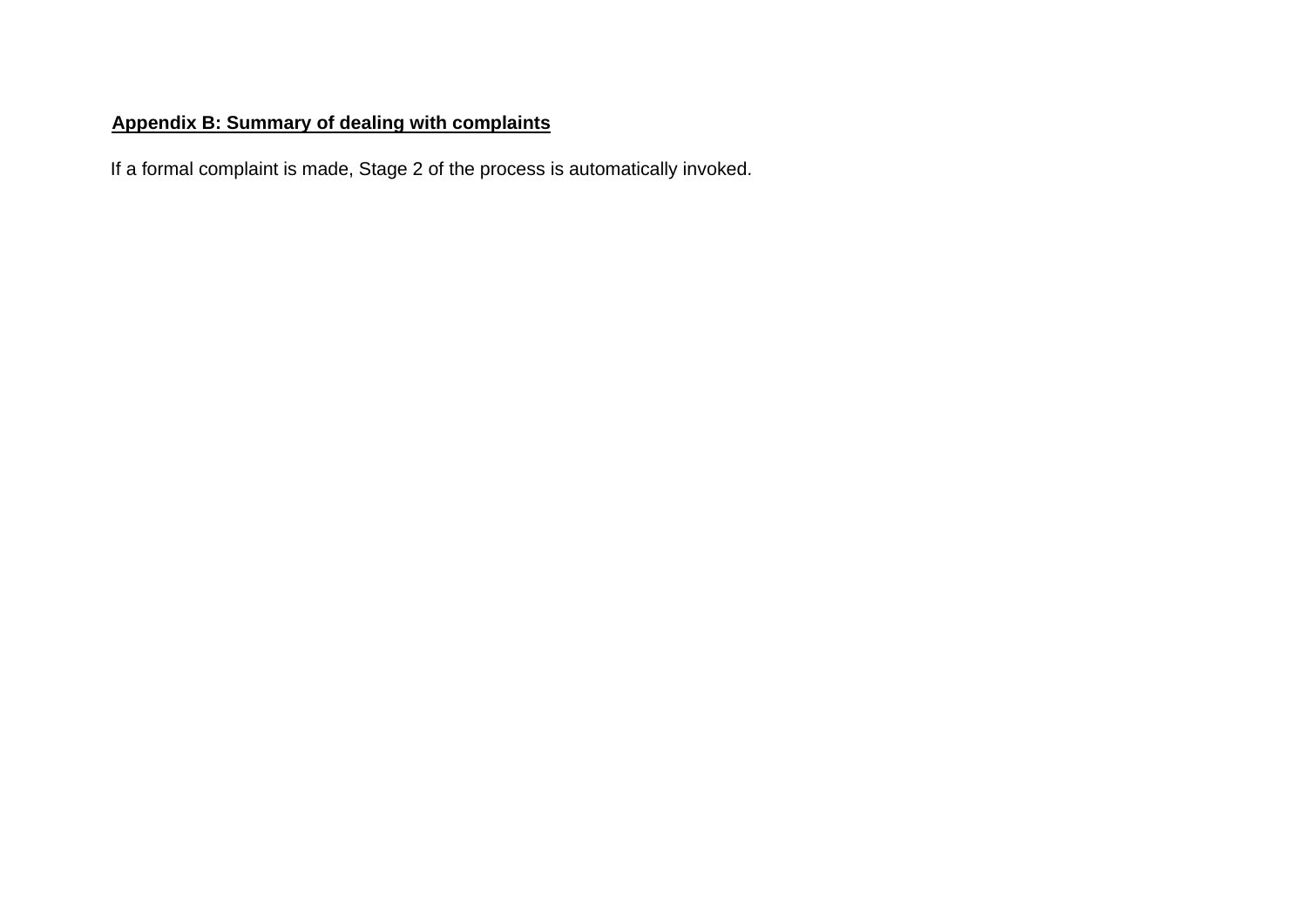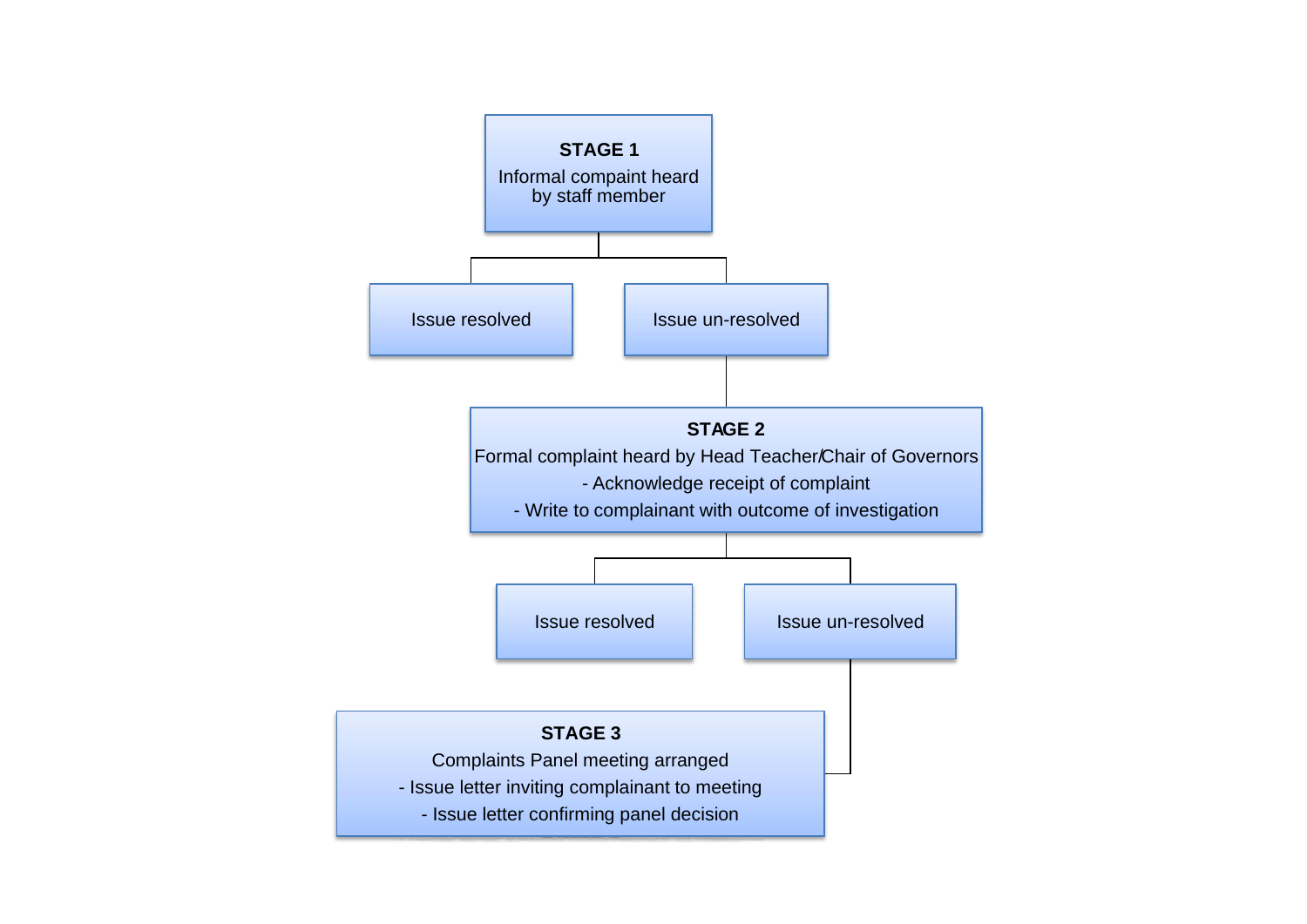#### **Appendix C: Complaint Form**

#### **ACADEMY - COMPLAINT FORM**

Please complete and return to xxxxx(complaints co-ordinator) who will acknowledge receipt and explain the complaints process.

**Your Name …………………………………………………………… Pupil's name ………………………………………………………… Your relationship to the pupil (if relevant) …………………………………………… Address …………………………………………………………………………………………………. ………………………………………………………………………………………………………………. Telephone number (day) ………………………………………………………….. Telephone number (evening) …………………………………………………….. Please give brief details of your complaint ………………………………………………………………………………………………………………… ……………………………………………….………………………………………………………………… ………………………………………………………………………………………………. ………………………………………………………………………………………………………………… ……………………………………………….** 

**What action, if any, have you already taken to try to resolve your complaint? (Who did you speak to and what was their response?)** 

**………………………………………………………………………………………………………………… ………………………………………………………………………………………………………………… ………………………………………………………………………………………………………………… ………………………………………………………………………………………………………………… ……………………………**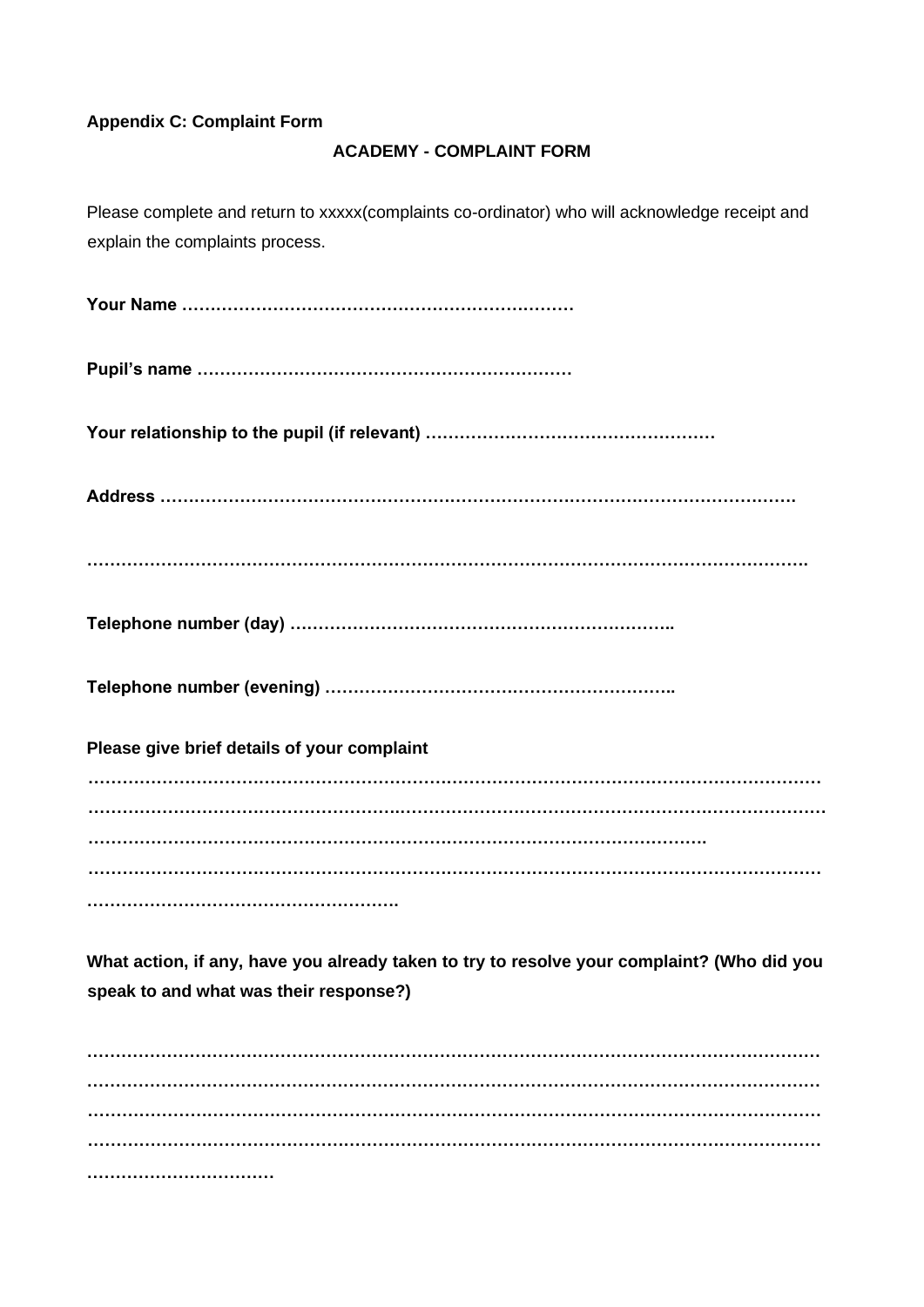What actions do you feel might resolve the problem at this stage? ................................. Are you attaching any paperwork? If so, please give details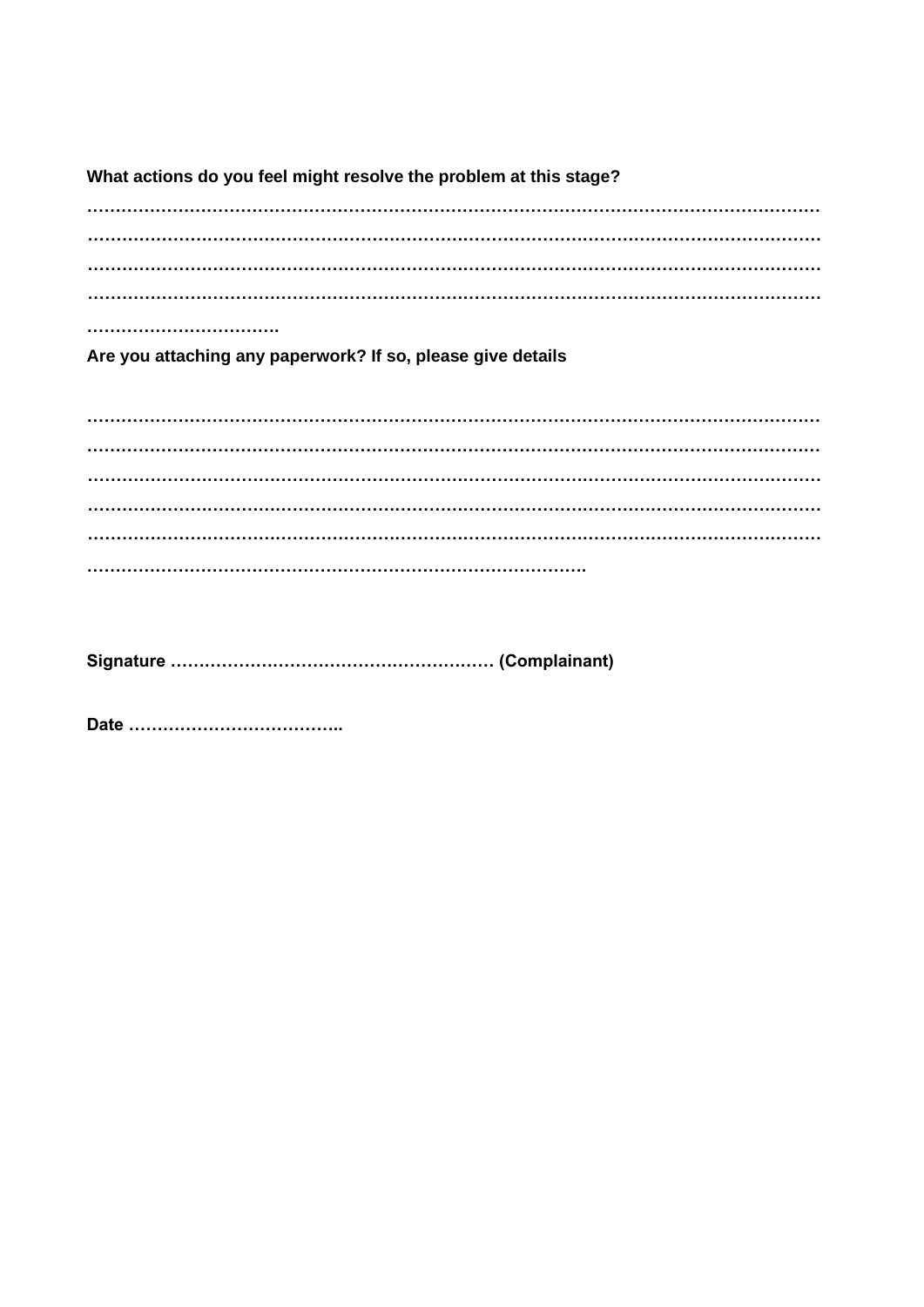#### **Appendix D: Policy on unacceptable behaviour**

The Governing Body recognises that it is the last resort for complainants. They also have a duty to ensure the safety and welfare of pupils, parents and staff.

The Governing Body is committed to dealing with all complaints fairly and impartially and to providing a high quality service to those who make them. As part of this service it would not normally limit the contact complainants have. However the Governing Body does not expect the Academy's staff to tolerate behaviour by complainants which is unacceptable, for example, which is abusive, offensive or threatening, and it will take action to protect staff from that behaviour. This applies to unacceptable behaviour on any part of the school premises, including the yard.

If the Head Teacher considers that a complainant's behaviour is unacceptable the complainant will be told why their behaviour is deemed to be unreasonable and will be asked to change it. If the unacceptable behaviour continues the Head Teacher will take action to restrict the complainant's contact with academy.

#### **Unacceptable actions and behaviours**

These are some of the actions and behaviours of unreasonable and unreasonably persistent complainants which academy often find problematic. It is by no means an exhaustive list and local factors may vary, but these are examples that frequently come to our attention.

- Foul and abusive language towards staff, other parents and pupils.
- Behaviour that staff consider to be harassing and intimidating, including in person, over the telephone, or any other type of communication.
- Undermining school policies by actively encouraging pupils to ignore staff requests.
- Making unnecessarily excessive demands on the time and resources of staff, by for example excessive telephoning or sending emails to numerous staff, writing lengthy complex letters every few days and expecting immediate responses.
- Combinations of some or all of these.

The decision to restrict access to our school will be taken by the Head Teacher. Any restrictions imposed will be appropriate and proportionate. The options most likely to considered are: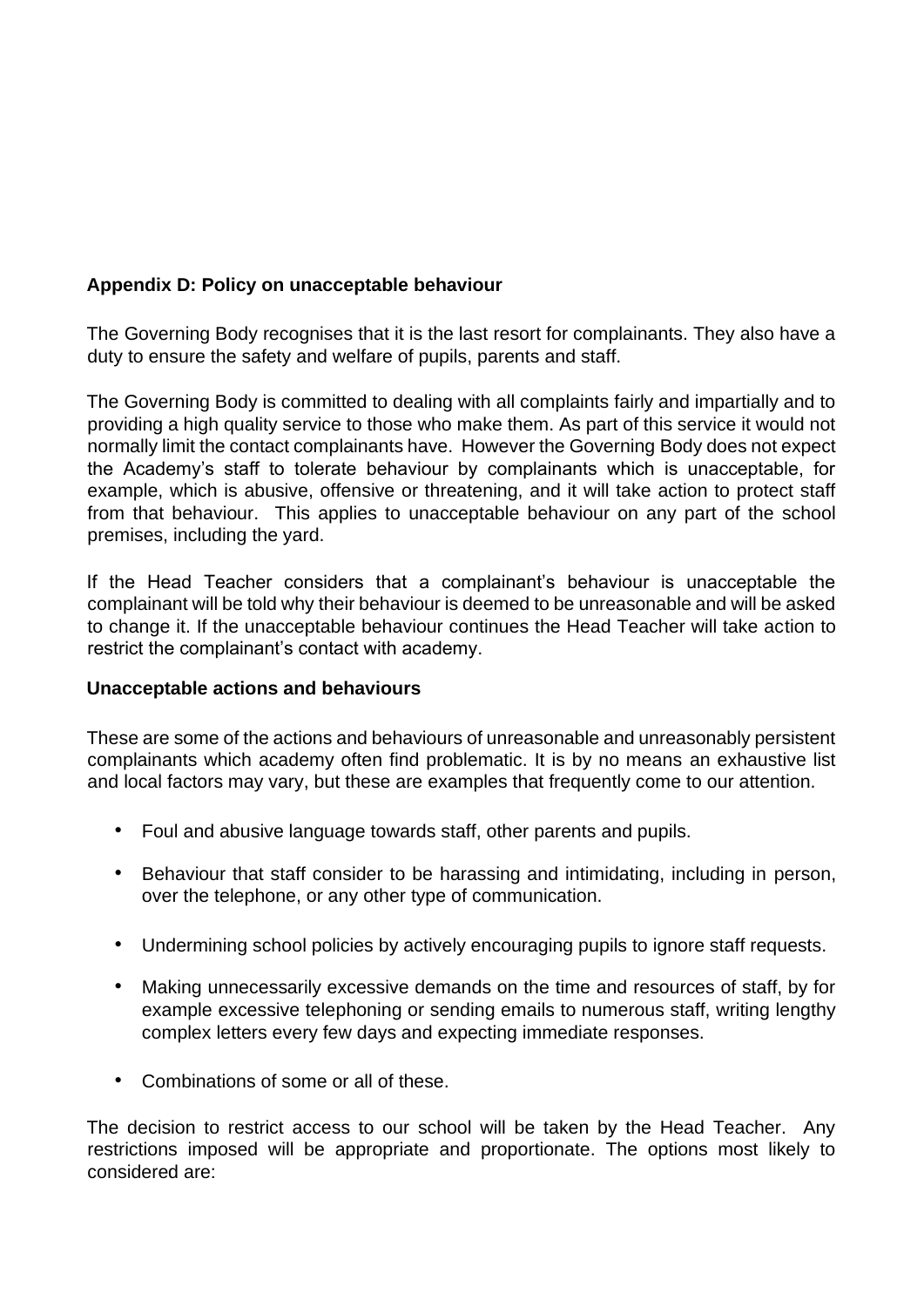- requesting contact in a particular form (for example, letters only);
- requiring contact to take place with a named member of staff;
- restricting telephone calls to specified days and times; and/or
- asking the complainant to enter into an agreement about their conduct.

In all cases we will write to tell the complainant why we believe his or her behaviour is unacceptable, what action we are taking and the duration of that action.

Where a complainant continues to behave in a way which is unacceptable, we may decide to terminate contact with that complainant and discontinue any investigation into their complaint. However the Governing Body will seek to limit any detriment to any pupils who attend the academy, as far as is reasonable within these circumstances e.g. access to parents evenings, newsletters, and any other correspondence.

Where the behaviour is so extreme that it threatens the immediate safety and welfare of the academy's staff, we will consider other options, for example reporting the matter to the police or taking legal action. In such cases, we may not give the complainant prior warning of that action.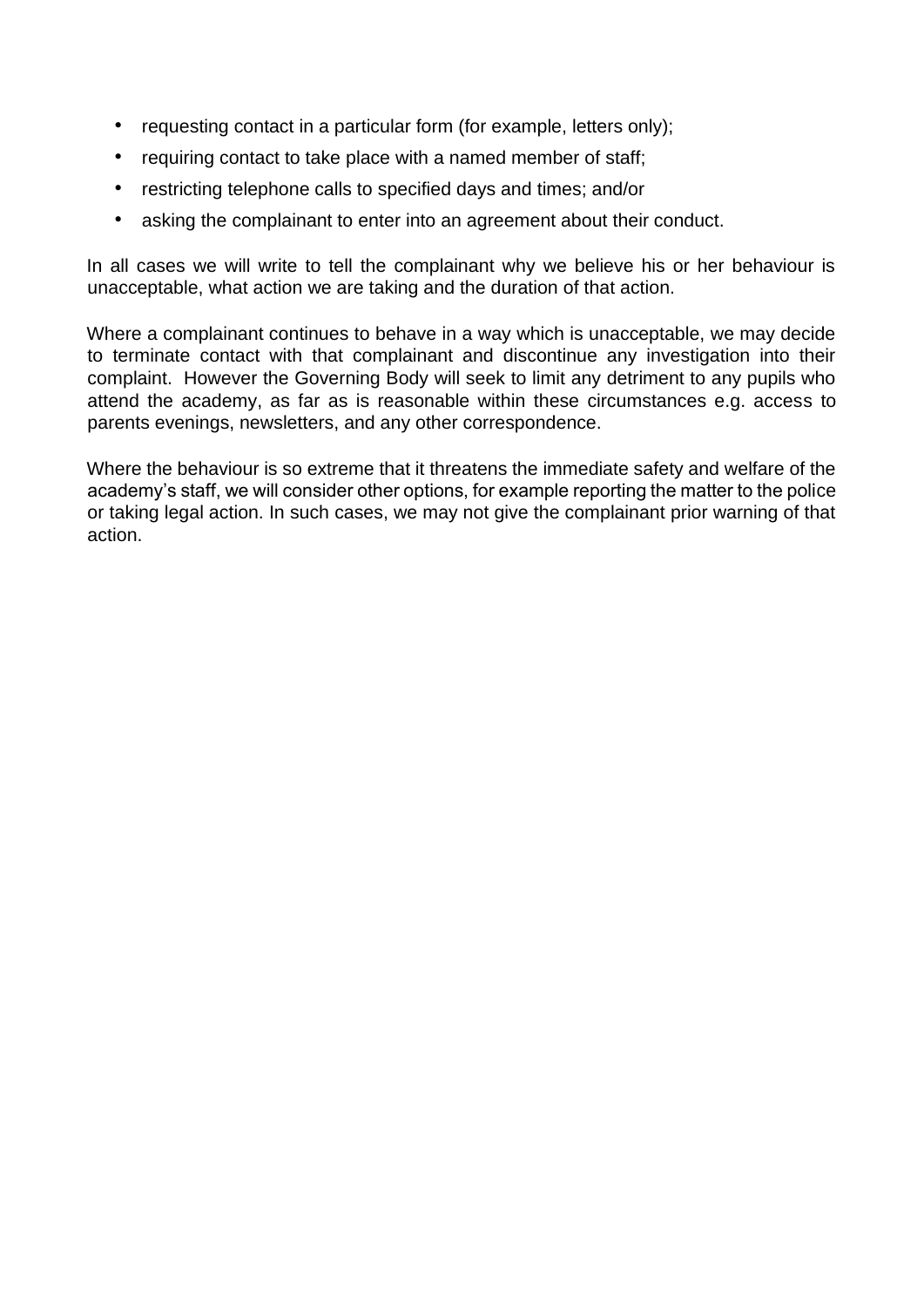#### **Appendix E: Policy on unreasonably persistent complainants**

The Governing Body recognises that it is the last resort for complainants. It is also accountable for the proper use of public money and must ensure that that money is spent wisely and achieves value for complainants and the wider public.

The Governing Body is committed to dealing with all complaints fairly and impartially and to providing a high quality service to those who make them. As part of this service it does not normally limit the contact complainants have with the academy.

However there are a small number of complainants who, because of their frequent contact with the academy, hinder consideration of their or other people's, complaints. Such complainants are referred to as 'unreasonably persistent complainants' and, exceptionally, the Head Teacher will take action to limit their contact with academy.

#### **Actions and behaviours of unreasonable and unreasonably persistent complainants**

These are some of the actions and behaviours of unreasonable and unreasonably persistent complainants which schools often find problematic. It is by no means an exhaustive list and factors may vary, but they are examples that may come to our attention.

- Refusing to specify the grounds of a complaint, despite offers of assistance with this from the academy's staff.
- Refusing to co-operate with the complaints investigation process while still wishing their complaint to be resolved.
- Refusing to accept that issues are not within the remit of a complaints procedure despite having been provided with information about the procedure's scope.
- Insisting on the complaint being dealt with in ways which are incompatible with the adopted complaints procedure or with good practice.
- Making what appear to be groundless complaints about the staff dealing with the complaints, and seeking to have them replaced.
- Changing the basis of the complaint as the investigation proceeds and/or denying statements he or she made at an earlier stage.
- Introducing new information which the complainant expects to be taken into account and commented on, or raising large numbers of detailed questions which are particularly time consuming and costly to respond to and insisting they are all fully answered.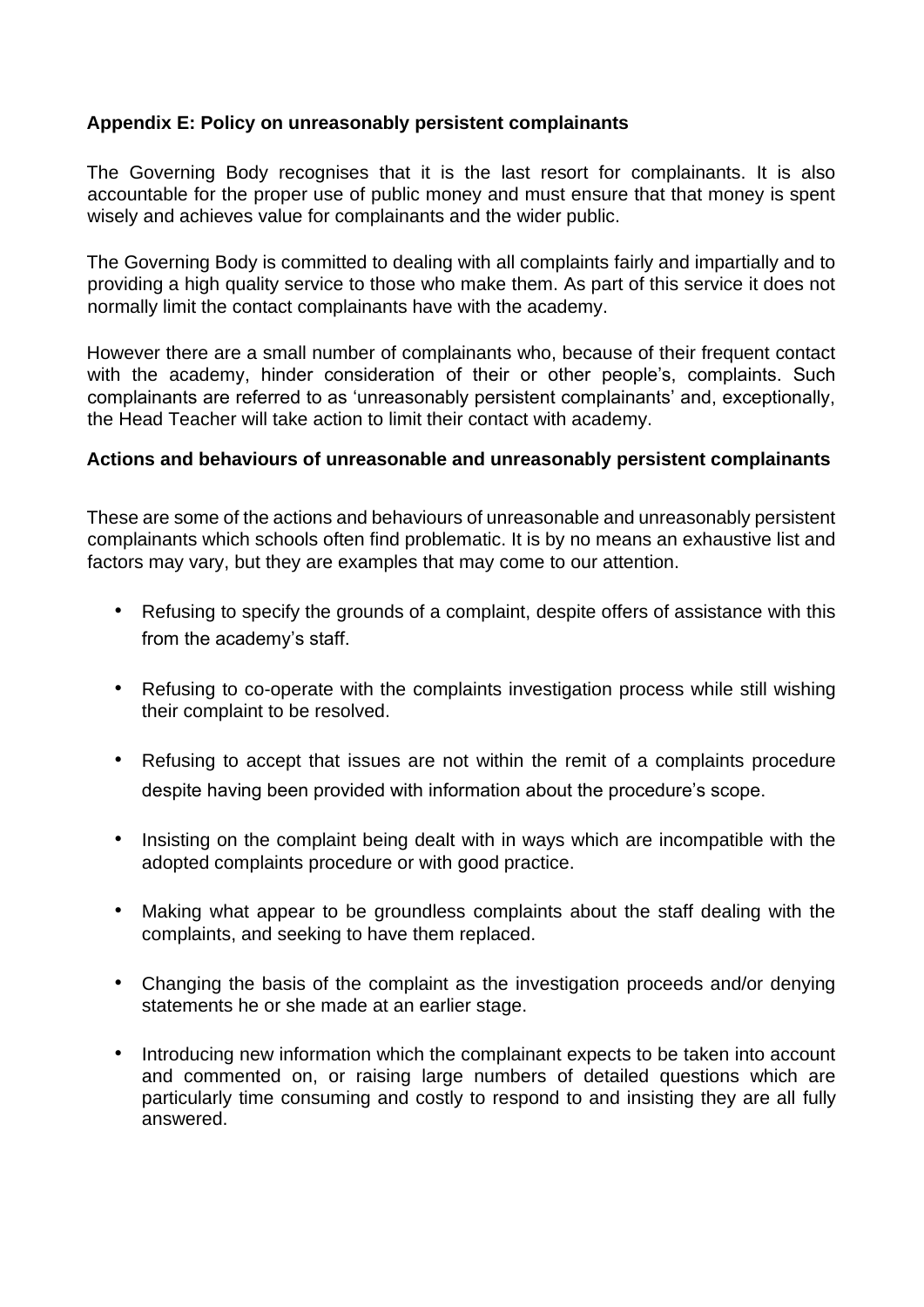- Electronically recording meetings and conversations without the prior knowledge and consent of the other persons involved.
- Adopting a 'scattergun' approach: pursuing a complaint or complaints with the academy and, at the same time, with a Member of Parliament/a councillor/the authority's independent auditor/the Local Authority/local police/solicitors/the Ombudsman/OFSTED.
- Making unnecessarily excessive demands on the time and resources of staff whilst a complaint is being looked into, by for example excessive telephoning or sending emails to numerous academy staff, writing lengthy complex letters every few days and expecting immediate responses.
- Submitting repeat complaints, after complaints processes have been completed, essentially about the same issues, with additions/variations which the complainant insists make these 'new' complaints which should be put through the full complaints procedure.
- Refusing to accept the decision repeatedly arguing the point and complaining about the decision.
- Combinations of some or all of these.

The decision to restrict access to the academy will be taken by the Head Teacher and will normally follow a prior warning to the complainant. Any restrictions imposed will be appropriate and proportionate. The options we are most likely to consider are:

- requesting contact in a particular form (for example, letters only);
- requiring contact to take place with a named member of staff;
- restricting telephone calls to specified days and times; and/or
- asking the complainant to enter into an agreement about their future contacts with us.

In all cases where we decide to treat someone as an unreasonably persistent complainant, we will write to tell the complainant why we believe his or her behaviour falls into that category, what action we are taking and the duration of that action. We will also tell them how they can challenge the decision if they disagree with it. If we decide to carry on treating someone as an unreasonably persistent complainant and we are still investigating their complaint six months later, we will carry out a review and decide if restrictions will continue.

Where a complainant whose case is closed persists in communicating with us about it, we may decide to terminate contact with that complainant. In such cases, we will read all correspondence from that complainant, but unless there is fresh evidence which affects our decision on the complaint we will simply acknowledge it or place it on the file with no acknowledgement.

New complaints from people who have come under the unreasonably persistent complainant's policy will be treated on their merits.